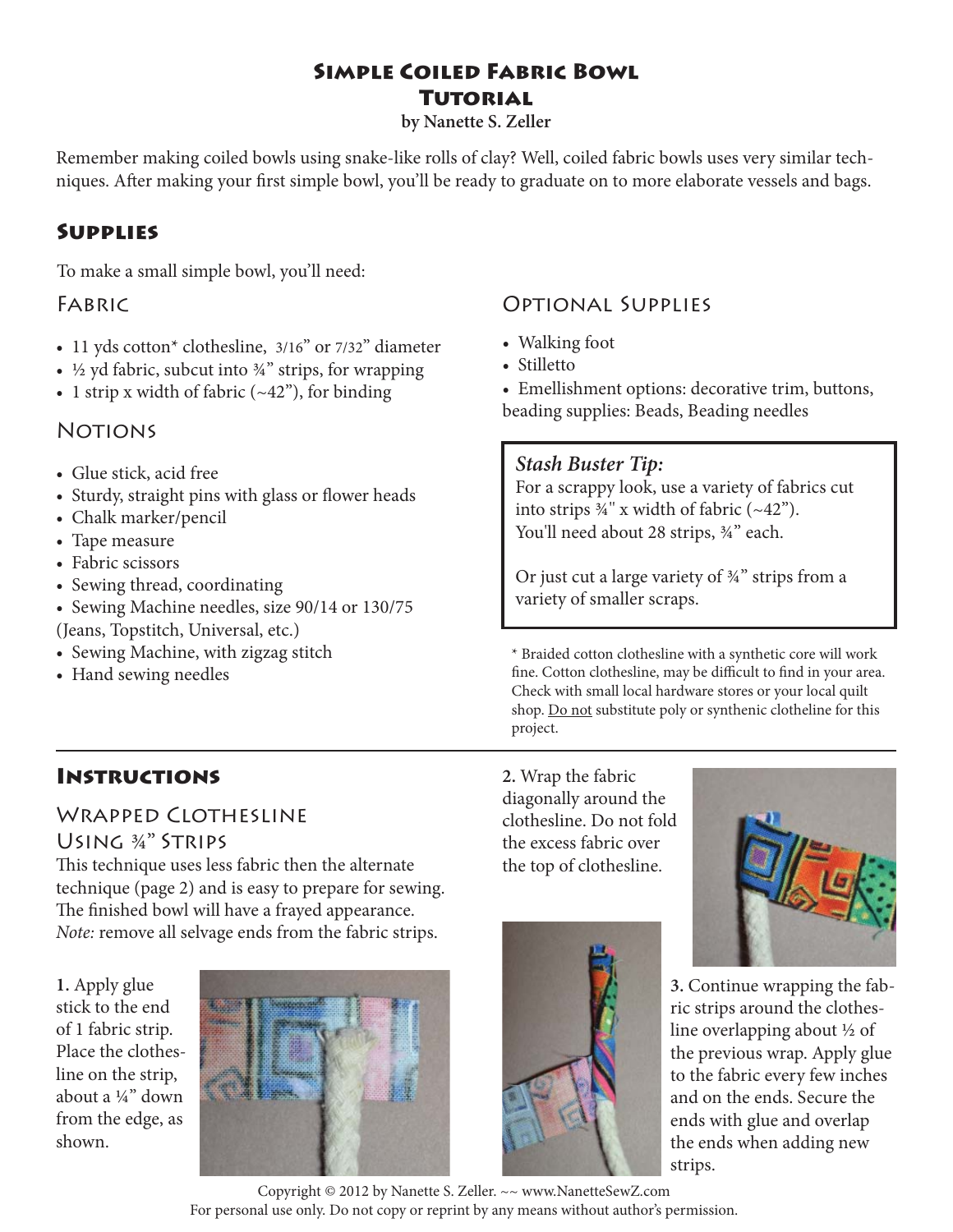#### NOTE:

Before sewing, be sure to adjust the width and length of your zigzag stitch. The stitch needs to be wide enough to hit both sides of the clothesline as you sew. The length should be long enough to hold the coils together without wasting thread.

#### Alternate Wrap Technique: Using 2½" Fabric Strips

This technique uses more fabric and requires patience and additional sewing to wrap the clothesline. The finished bowl will have a smooth, unfrayed appearance. This a great technique for using  $2\frac{1}{2}$ " pre-cut strips (e.g., Jelly Rolls or Bali Pops).

**1.** Sew 2½" strips together end-to-end on the diagonal to create the desired length (a little longer than the length of clothesline).

**2.** Fold the strip in half lengthwise wrong side together. Fold each side edge inward toward the center fold. Fold under one short end about ½".





**3.** Insert the clothesline into the folded strip, as shown.

**4.** Wrap the clothesline within the fabric by overlapping the sides inward, as shown.

**5.** Stitch through the center of the clothesline to catch both sides of the folded fabric. Continue steps 4 and 5 until the entire length of clothesline is covered.



# Coil techniques

It is much more efficient to completely wrap the clothesline with fabric before sewing the coils. However, it is possible using the ¾" strip method to wrap and sew the coils at the same time. Sewing and wrapping at the same time might be helpful if you are trying to be specific about color placement within the design.

### The Coil Base

**1.** Fold under the staring end of the wrapped clothesline. A shorter fold will produce a more round base and bowl. A longer fold will produce an elognated, or oblong, base and bowl.



Tight fold for round bowls

Long fold for oblong bowls



**2.** Place the folded end of the clothesline under the pressure foot with the fold positioned toward the back of the foot. Start sewing the folded end with a zigzag stitch, back stitch to secure the stitches. Continue sewing along the folded end of the wrapped clothesline.



Copyright © 2012 by Nanette S. Zeller. ~~ www.NanetteSewZ.com For personal use only. Do not copy or reprint by any means without author's permission.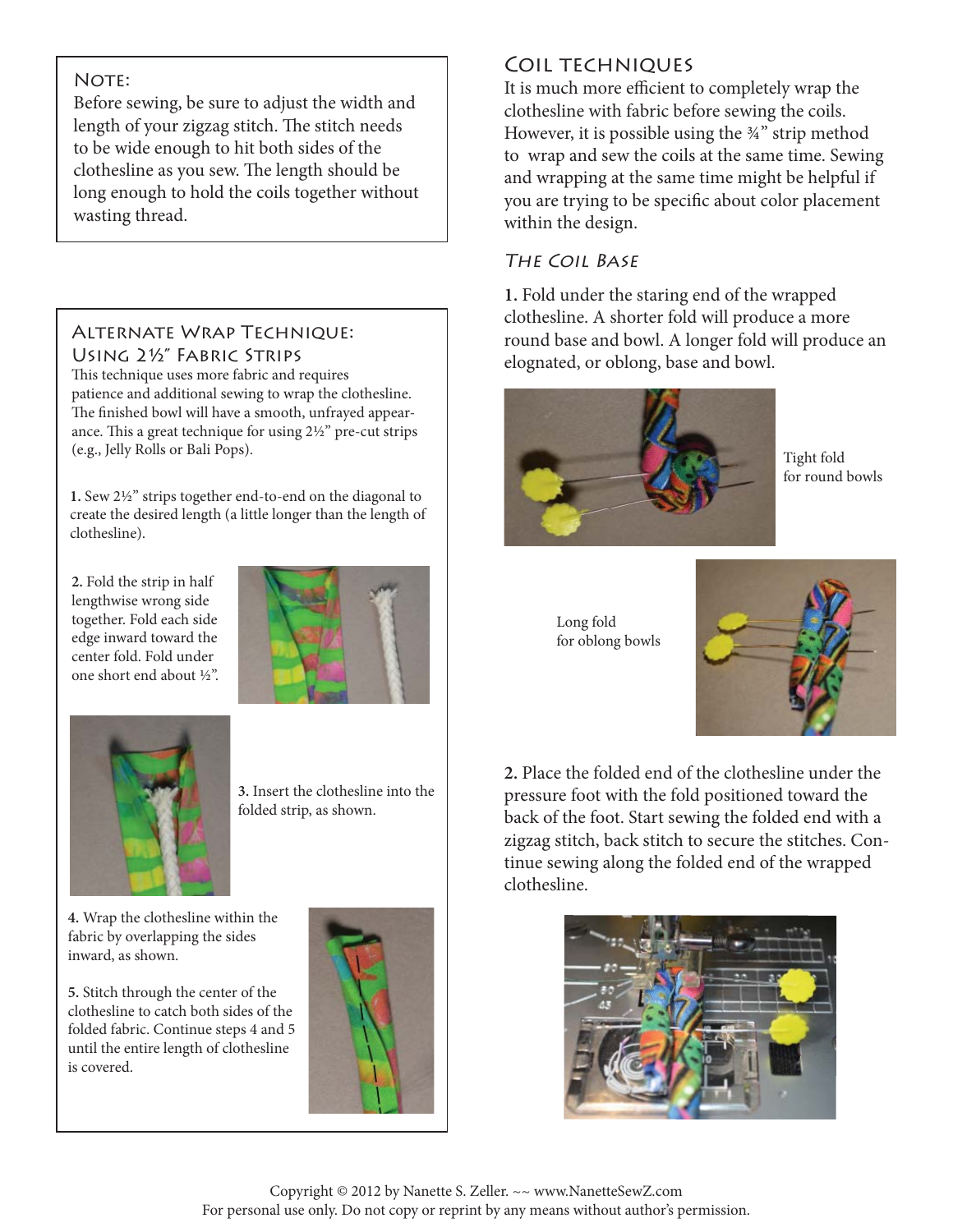**3.** At the end of the fold begin wrapping the clothesline aroud the end and up toward the left side of the first line of stitching, as shown below.

Continue sewing and wrapping the coil base, leaving the clothesline flush with the bed of the sewing machine. Stop sewing when the base is the desired size (about 3-4" diameter).









## The Bowl Sides

**1.** Tilt the coiled base up and away from the bed of the sewing machine.

The greater the angle of the tilt the steeper the sides of the bowl. For a shallow bowl, keep the tilt low to the bed of the machine. For a deep bowl, tilt



the base up until it touches the side of the sewing machine. Try combining tilts to create curves along the bowl sides.

**2.** Continue zigzag stitching around the bowl while maintaining the tilt and securing the coils in place.

**3.** Stop sewing when the bowl has reached the desired height. Sew the end down at an angle and backstitch to create a tapered finish. Or cut the end at angle and sew in place.

#### Adding Handles

To determine the placement of the handles, visually find the center line of the base (first fold) and mark it with a pin on the bowl sides. Next, place a pin at the desired handle start point. Measure the distance from the start point to the center point. Use this measurement, to mark the same distance on the other side of the center point. This will be the handle end point. Mark the other side of the bowl in the same manner.



**1.** Sew the bowl sides as directed above. Stop sewing and backstitch at the handle start point.

Copyright © 2012 by Nanette S. Zeller. ~~ www.NanetteSewZ.com For personal use only. Do not copy or reprint by any means without author's permission.